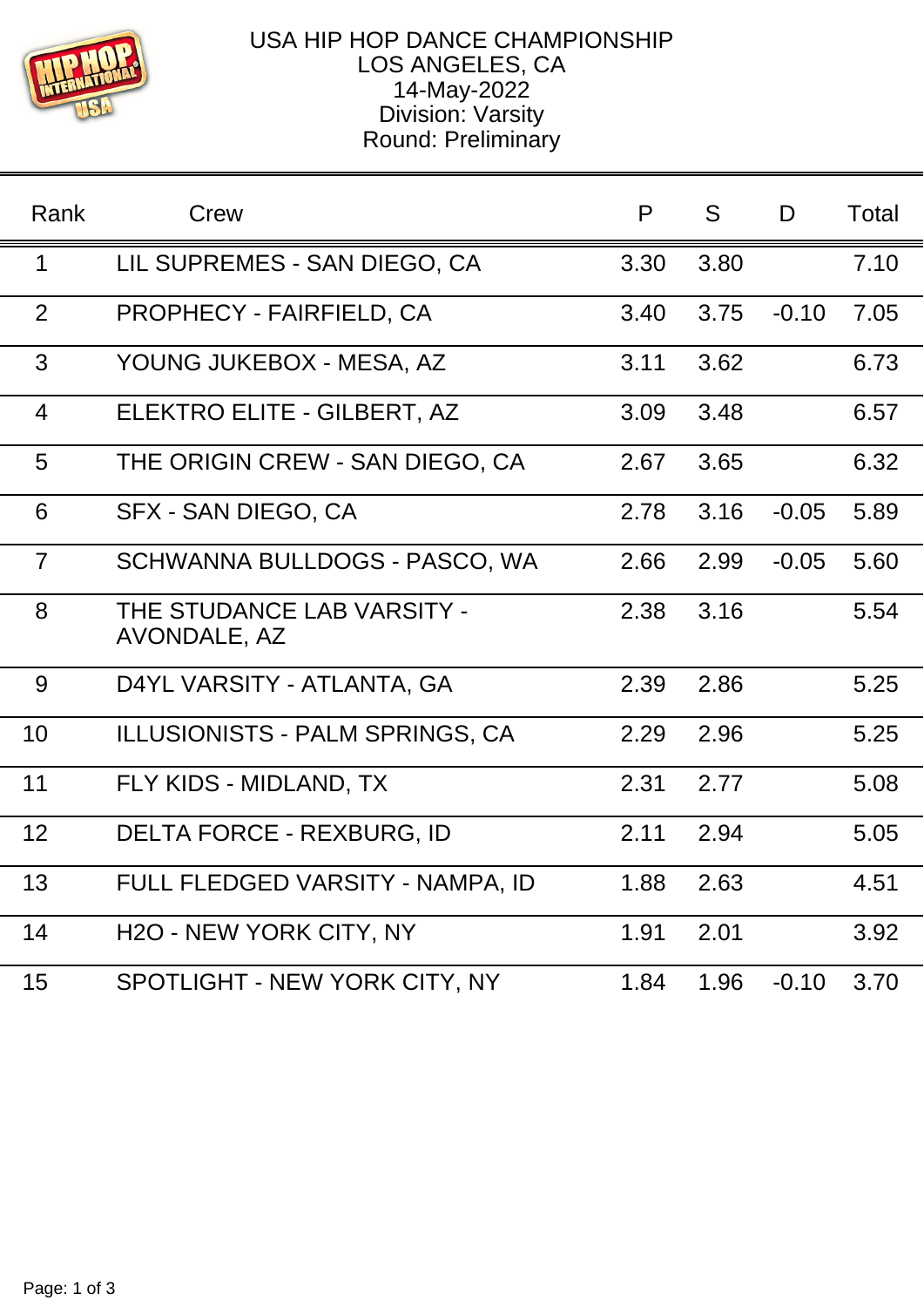

## Head Judge: ARNEL CALVARIO Performance Judges: 1. JAJA LEVINER 2. RIQUEL OLANDER 3. CHARLES NGUYEN Skill Judges: 1. JUNQUEMADO 2. ALAN MEDINA 3. JESSICA HOLYFIELD

| Rank                    | <b>Crew</b><br><b>LIL SUPREMES - SAN</b><br>DIEGO, CA                                                        | <b>Performance Scores</b> |      |      | Total | <b>Skill Scores</b> |      |      | <b>Total</b> | <b>Deductions</b> | <b>Total</b> |
|-------------------------|--------------------------------------------------------------------------------------------------------------|---------------------------|------|------|-------|---------------------|------|------|--------------|-------------------|--------------|
| 1                       |                                                                                                              | 3.30                      | 3.50 | 3.11 | 3.30  | 3.51                | 4.17 | 3.73 | 3.80         |                   | 7.10         |
| 2 <sup>1</sup>          | <b>PROPHECY -</b><br><b>FAIRFIELD, CA</b><br>Deductions: Minor Fall (2 @ 0.05 each) - 0.1                    | 3.00                      | 4.20 | 2.99 | 3.40  | 3.62                | 3.56 | 4.07 | 3.75         | $-0.10$           | 7.05         |
| 3 <sup>1</sup>          | YOUNG JUKEBOX -<br>MESA, AZ                                                                                  | 3.00                      | 3.45 | 2.88 | 3.11  | 3.32                | 4.13 | 3.40 | 3.62         |                   | 6.73         |
| $\overline{\mathbf{4}}$ | <b>ELEKTRO ELITE -</b><br>GILBERT, AZ                                                                        | 3.04                      | 3.60 | 2.64 | 3.09  | 3.24                | 3.54 | 3.67 | 3.48         |                   | 6.57         |
| 5                       | <b>THE ORIGIN CREW -</b><br><b>SAN DIEGO, CA</b>                                                             | 2.93                      | 2.57 | 2.51 | 2.67  | 3.69                | 3.69 | 3.56 | 3.65         |                   | 6.32         |
| 6                       | <b>SFX - SAN DIEGO, CA</b><br>Deductions: Minor Fall (1 @ 0.05 each) - 0.05                                  | 2.55                      | 3.10 | 2.68 | 2.78  | 2.59                | 3.26 | 3.63 | 3.16         | $-0.05$           | 5.89         |
| $\overline{7}$          | <b>SCHWANNA</b><br><b>BULLDOGS - PASCO,</b><br><b>WA</b>                                                     | 2.30                      | 3.25 | 2.43 | 2.66  | 2.41                | 3.54 | 3.01 | 2.99         | $-0.05$           | 5.60         |
| 8                       | Deductions: Minor Fall (1 @ 0.05 each) - 0.05<br>THE STUDANCE LAB<br><b>VARSITY -</b><br><b>AVONDALE, AZ</b> | 2.38                      | 2.45 | 2.32 | 2.38  | 2.59                | 3.69 | 3.22 | 3.16         |                   | 5.54         |
| 9                       | <b>D4YL VARSITY -</b><br><b>ATLANTA, GA</b>                                                                  | 2.21                      | 2.50 | 2.45 | 2.39  | 2.08                | 3.20 | 3.29 | 2.86         |                   | 5.25         |

Continued on next page.